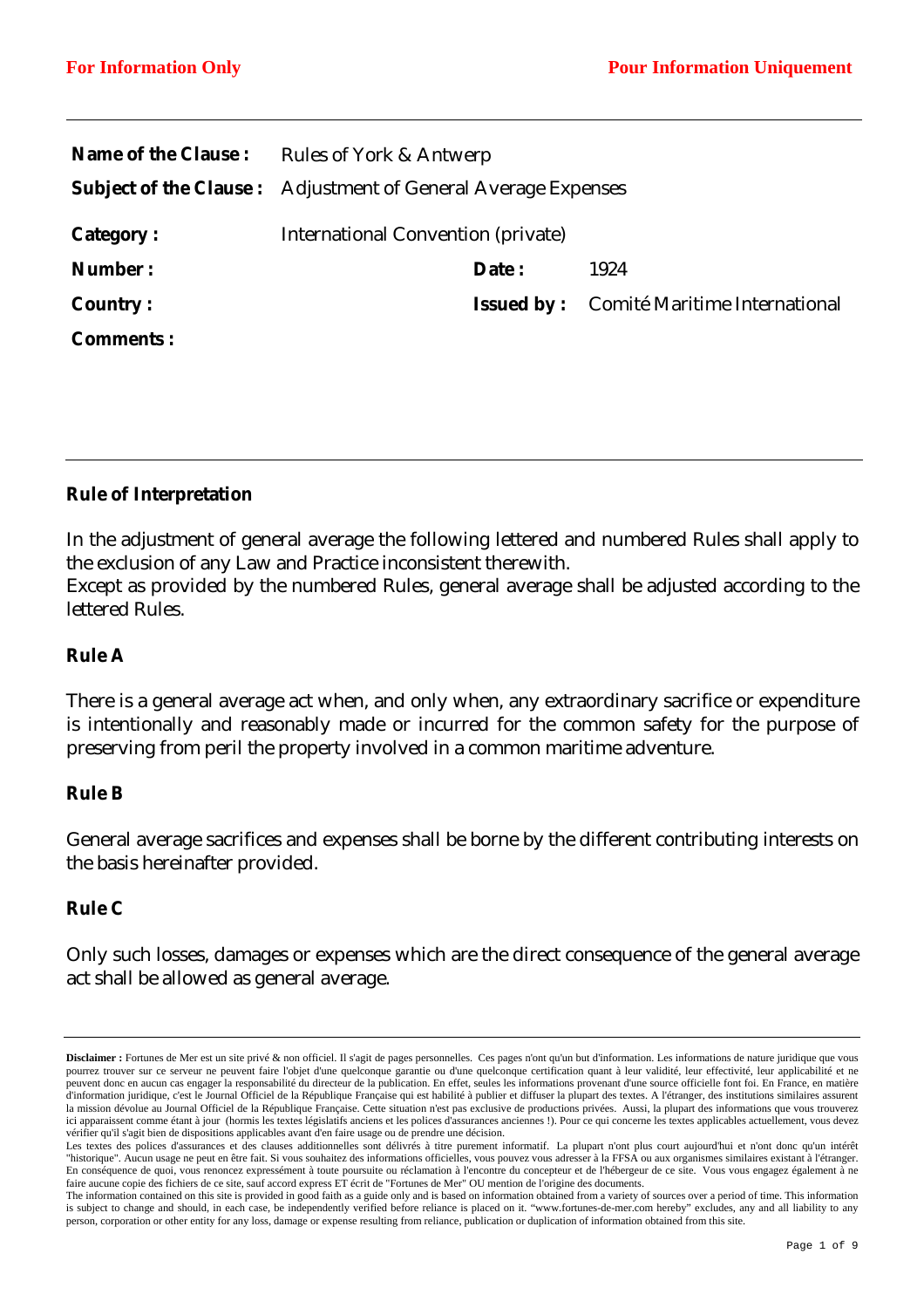Damage or loss or damage sustained by the ship or cargo through delay on the voyage, and indirect loss from the same cause, such as demurrage, and loss of market, shall not be admitted as general average.

# **Rule D**

Rights to contribution in general average shall not be affected, though the event which gave rise to the sacrifice or expenditure may have been due to the fault of one of the parties to the adventure ; but this shall not prejudice any remedies which may be open against that party for such fault.

## **Rule E**

The onus of proof is upon the party claiming in general average to show that the loss or expense claimed is properly allowable as general average.

### **Rule F**

Any extra expense incurred in place of another expense which would have been allowable as general average shall be deemed to be general average and so allowed, but only up to the amount of the general average expense avoided.

## **Rule G**

General average shall be adjusted as regards both loss and contribution upon the basis of values at the time and place when and where the adventure ends.

This rule shall not affect the determination of the place at which the average statement is to be made up.

### **Rule I. – Jettison of Cargo**

No jettison of cargo shall be made good as general average, unless such cargo is carried in accordance with the recognized custom of the trade.

### **Rule II. – Damage by Jettison and Sacrifice for the Common Safety**

Damage done to a ship and cargo, or either of them, by or in consequence of a sacrifice made for the common safety, and by water which goes down a ship's hatches opened or other opening made for the purpose of making a jettison for the common safety, shall be made good as general average.

### **Rule III. – Extinguishing Fire on Shipboard**

Damage done to a ship and cargo, or either of them, by water of otherwise, including damage bye beaching or scuttling a burning ship, in extinguishing a fire on board the ship, shall be made good as general average ; except that no compensation shall be made for damage to such portions of the ship and bulk cargo, or to such separate packages of cargo, as have been on fire.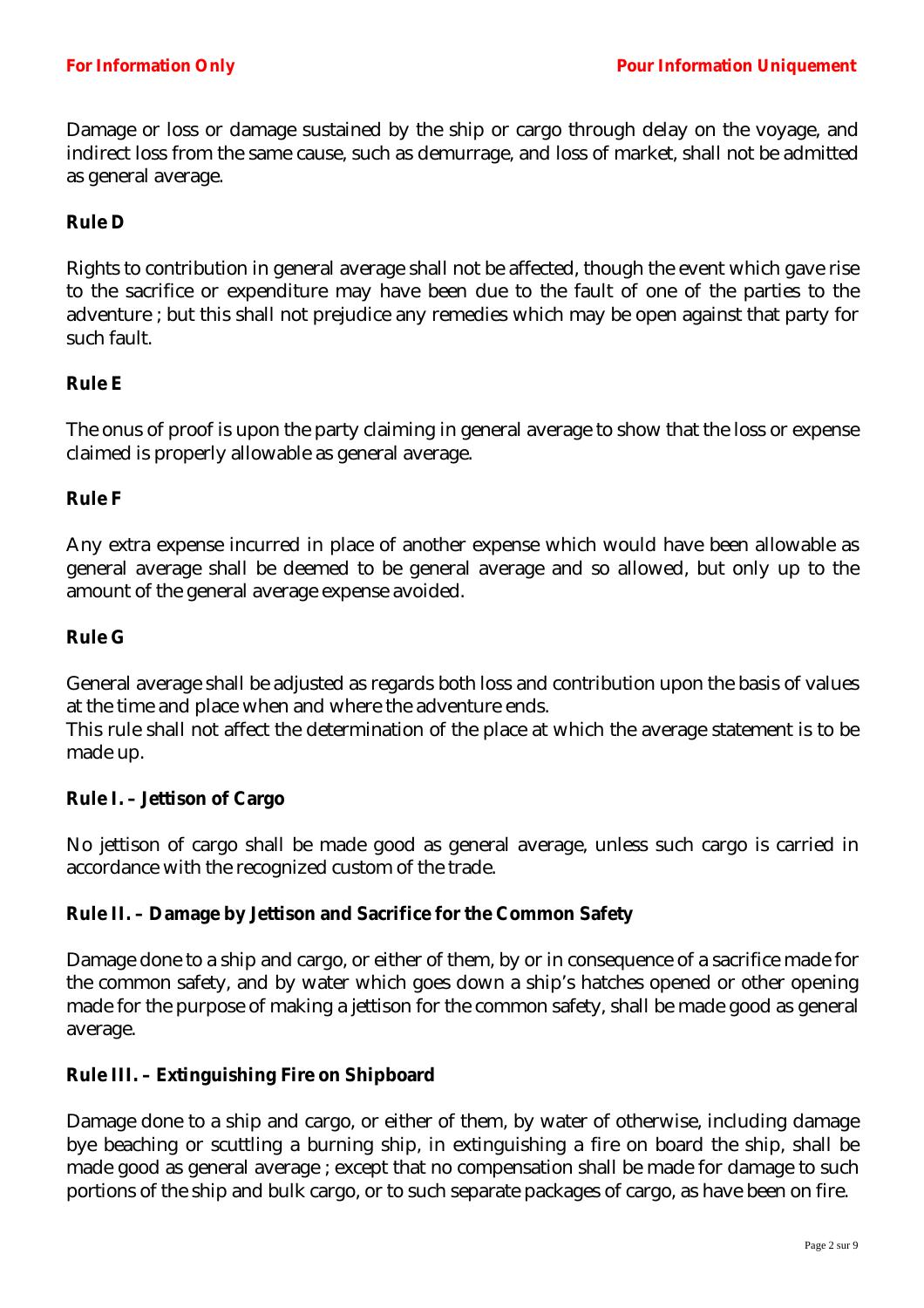## **Rule IV. – Cutting away Wreck**

Loss or damage caused by cutting away the wreck or remains of spars, or of other things which have previously been carried away by sea-peril, shall not be made good as general average.

### **Rule V. - Voluntary Stranding**

When a ship is intentionally run on shore, and the circumstances are such that if that course were not adopted she would inevitably drive on shore or on rocks, no loss or damage caused to the ship, cargo and freight or any of them by such intentional running on shore shall be made good as general average. But in all other cases where a ship is intentionally run on shore for the common safety, the consequent loss or damage shall be allowed as general average.

## **Rule VI. – Carrying Press of Sail Damage to or Loss of Sails**

Damage to or loss of sails and spars, or either of them, caused by forcing a ship off the ground or by driving her higher up the ground for the common safety, shall be made good as general average ; but where a ship is afloat, no loss or damage caused to the ship, cargo and freight, or any of them, by carrying a press of sail, shall be made good as general average.

## **Rule VII. – Damage to Machinery and Boilers**

Damage caused to machinery and boilers of a ship, which is ashore and in a position of peril, in endeavouring to refloat, shall be allowed in general average, when shown to have arisen from an actual intention to float the ship for the common safety at the risk of such damage ; but where a ship is afloat no loss or damage caused by working the machinery and boilers shall be made good as general average.

### **Rules VIII. – Expenses Lightening a Ship when Ashore, and Consequent Damage**

When a ship is ashore and cargo and ship's fuel and stores or any of them are discharged as a general average act the extra coast of lightening, lighter hire and re-shipping (if incurred), and the loss or damage sustained thereby, shall be admitted as general average.

### **Rule IX. – Ship's Materials and Stores Burnt for Fuel**

Ship's materials and stores, or any of them, necessarily burnt for fuel for the common safety at a time of peril, shall be admitted as general average, when and only when an ample supply of fuel had been provided ; but the estimated quantity of fuel that would have been consumed, calculated at the price current at the ship's last port of departure at the date of her leaving, shall be credited to the general average.

### **Rule X (a). – Expenses at Port of Refuge, etc.**

When a ship shall have entered a port or place of refuge, or shall have returned to her port or place of loading, in consequence of accident, sacrifice or other extraordinary circumstances, which render that necessary for the common safety, the expenses of entering such port or place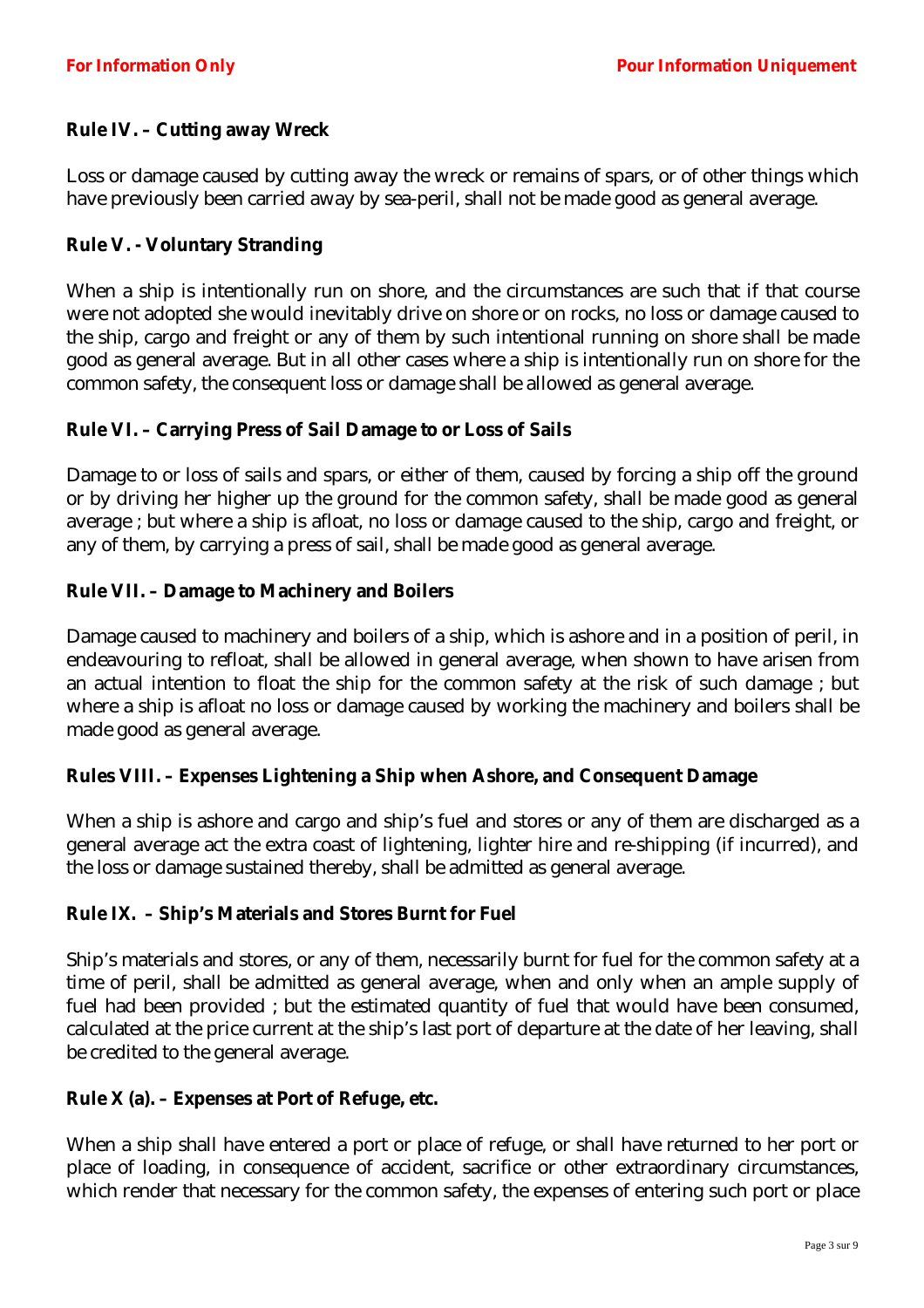shall be admitted as general average ; and when she shall have sailed thence with her original cargo or a part of it, the corresponding expenses of leaving such port or place consequent upon such entry or return shall likewise be admitted as general average.

# **Rule X (b).**

The cost of handling on board or discharging cargo, fuel or stores, whether at a port or place of loading, call or refuge, shall be admitted as general average when the handling or discharge was necessary for the common safety or to enable damage to the ship caused by sacrifice or accident to be repaired, if the repairs were necessary for the safe prosecution of the voyage.

## **Rule X (c).**

Whenever the cost of handling or discharging cargo, fuel or stores is admissible as general average, the cost of reloading and stowing such cargo, fuel or stores on board the ship, together with all storage charges (including fire insurance, if incurred) on such cargo, fuel or stores, shall likewise be so admitted. But when the ship is condemned or does not proceed on her original voyage, no storage expenses incurred after the date of the ship's condemnation or of the abandonment of the voyage shall be admitted as general average. In the event of the condemnation of the ship or the abandonment of the voyage before completion of discharge of cargo, storage expenses as above shall be admitted as general up to date of completion of discharge.

## **Rule X (d).**

If a ship under average be in a port or place at which it is practicable to repair her, so as to enable her to carry on the whole cargo, and if, in order to save expenses, either she is towed thence to some other port or place of repair or to her destination, or the cargo or a portion of it is transhipped by another ship, or otherwise forwarded, then the extra cost of such towage, transhipment and forwarding, or any of them (up to the amount of the extra expense saved) shall be payable by the several parties to the adventure in proportion to the extraordinary expense saved.

## **Rule XI. – Wages and Maintenance of Crew and other Expenses bearing up for and in a Port of Refuge, etc…**

When a ship shall have entered or been detained in any port or place under the circumstances, or for the purposes of repairs mentioned in Rule X, the wages payable to be master, officers and crew, together with the cost of maintenance of the same, during the extra period of detention in such port or place until the ship shall or should have been made ready to proceed upon her voyage, shall be admitted as general average. But when the ship is condemned or does not proceed on her original voyage, the wages and maintenance of the master, officers and crew, incurred after the date of the ship's condemnation or of the abandonment of the voyage, shall no be admitted as general average. In the event of the condemnation of the ship or the abandonment of the voyage before completion of discharge of cargo wages and maintenance of crew, as above, shall be admitted as general average up to the date of completion of discharge.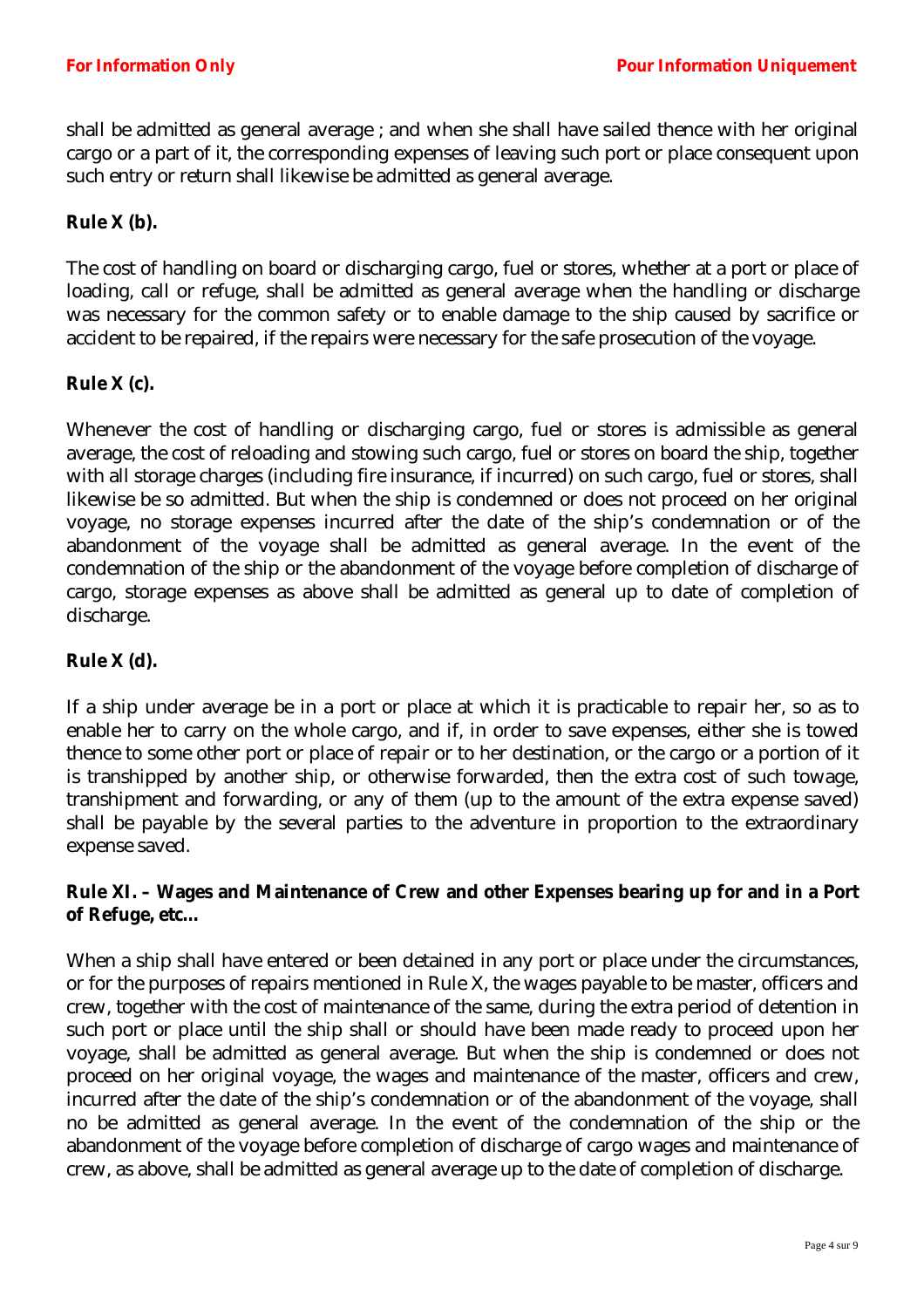### **Rule XII – Damage to cargo in discharging, etc..**

Damage to or loss of cargo, fuel or stores caused in the act of handling, discharging, storing, reloading and stowing shall be made good as general average, when and only when the cost of those measures respectively is admitted as general average.

#### **Rule XIII – Deductions from cost of repairs**

In adjusting claims for general average, repairs to be allowed in general average shall be subject to the following deductions in respect of "new for old," viz. : In the case of iron or steel ships from date of original register the date of accident.

Up to 1 year old (A) :

All repairs to be allowed in full, except painting or coating of bottom, from which one-third is to be deducted.

Between 1 and 3 years (B) :

One-third to be deducted off repairs to and renewals of wood-work of full, masts an spars, furniture, upholstery, crockery, metal and glassware, also sails, rigging, ropes, sheets and hawsers (other than wire and chain), awnings, covers and painting.

One-sixth to be deducted off wire rigging, wire ropes and wire hawsers, wireless apparatus, chain cables and chains, insulation, donkey engines, steam steering gear and connections, steam winches and connections, steam cranes and connections and electrical machinery ; other repairs in full.

Between 3 and 6 years C :

Deductions as above under Clause B, except that one-third be deducted off insulation, and onesixth be deducted off ironwork of masts and spars, and all machinery (inclusive of boilers and their mountings).

Between 6 and 10 years (D) :

Deductions as above under Clause C, except that one-third be deducted off ironwork of masts and spars, donkey engines, steam steering gear, winches, cranes and connections, repairs to and renewal of all machinery (inclusive of boilers and their mountings), wireless apparatus and all hawsers, ropes, sheets and rigging.

Between 10 and 15 years (E) :

One-third to be deducted off all repairs and renewals except ironwork of full and cementing and chain cables, from which one sixth to be deducted. Anchors to be allowed in full.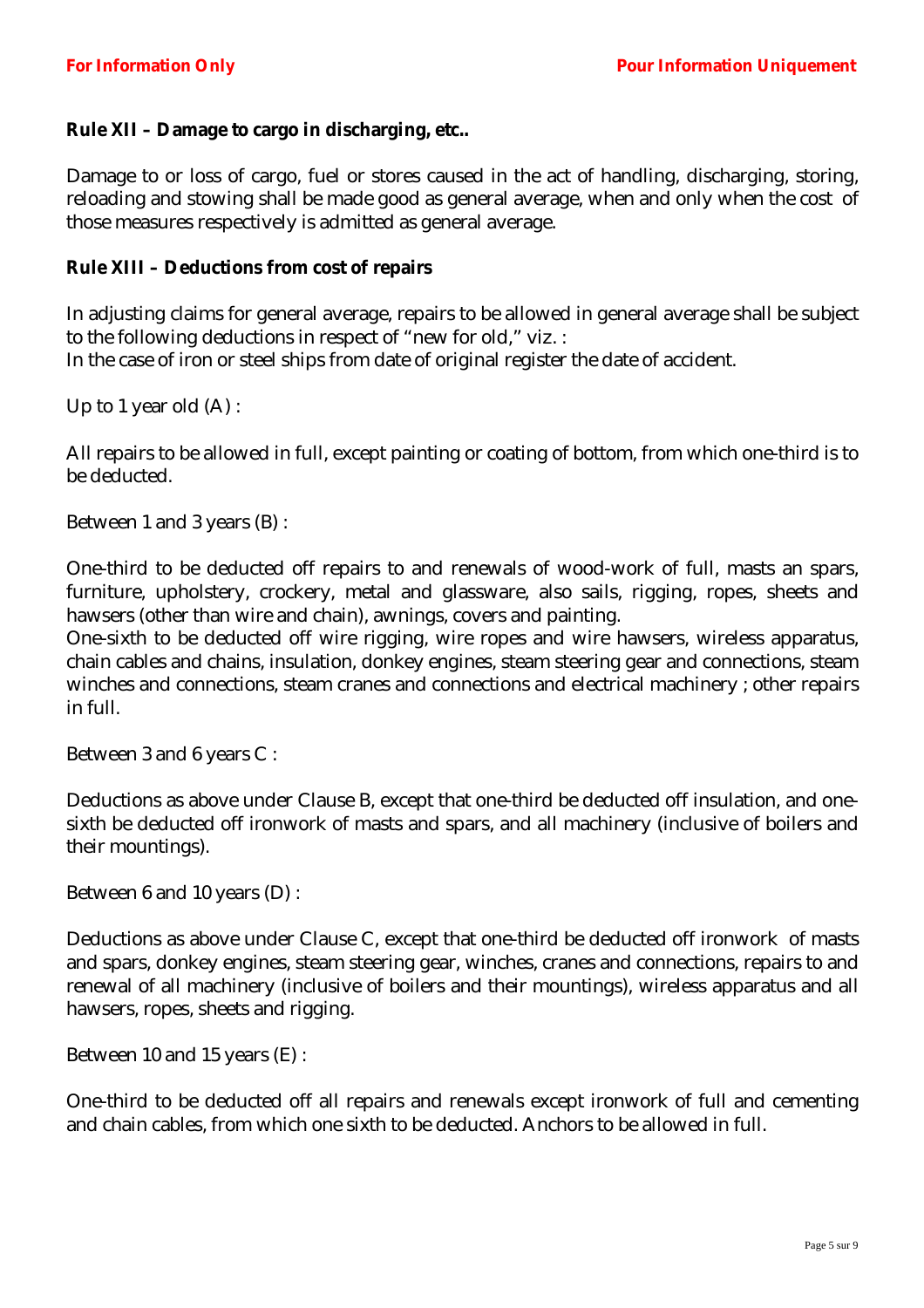Overs 15 years (F) :

One-third to be deducted off all repairs and renewals. Anchors to be allowed in full. One-sixth to be deducted off chain cables.

Generally (G) :

The deductions (except as to provisions and stores, insulation, wireless, apparatus, machinery and boilers) to be regulated by the age of the ship, and not the age of the particular part of her to which they apply. No painting bottom to be allowed if the bottom has not been painted within six months previous to the date of the accident. No deduction to be made in respect of old material which is repaired without being replaced by new, and provisions, stores and gear which have not been in use.

In the case of wooden or composite ships :

When a ship is under one year old from date of original register at the time of accident, no deduction new for old shall be made. After that period a deduction of one-third shall be made, with the following exceptions :

Anchors shall be allowed in full. Chain cables shall be subject to a reduction of one-sixth only.

No deduction shall be made in respect of provisions and stores which had not been in use.

Metal sheathing shall be dealt with by allowing in full the cost of a weight equal to the gross weigh of metal sheathing stripped off, minus the proceed of the old metal. Nails, felt, and labour metal ling are subject to a deduction of one-third.

When a ship is fitted with propelling, refrigerating, electrical or other machinery, or with insulation, or with wireless apparatus, repairs to such machinery, insulation or wireless apparatus to be subject to the same deductions as in the case of iron or steel ships.

In the case of ships generally :

In the case of all ships, the expense of straightening bent ironwork, including labour of taking out and replacing it, shall be allowed in full.

Graving dock dues, including expenses of removals, cartage, use of shears, stages, and graving dock materials, shall be allowed in full.

# **Rules XIV – Temporary repairs**

Where temporary repairs are effected to a ship at a port of loading, call or refuge, for the common safety, or of damage caused by general average sacrifice, the cost of such repairs shall be admitted as general average ; but where temporary repairs of accidental damage are effected merely to enable the adventure to be completed, the cost of such repairs shall be admitted as general average only up to the saving in expense which would have been incurred and allowed in general average had such repairs not been effected there.

No deductions "new for old" shall be made from the cost of temporary repairs allowable as general average.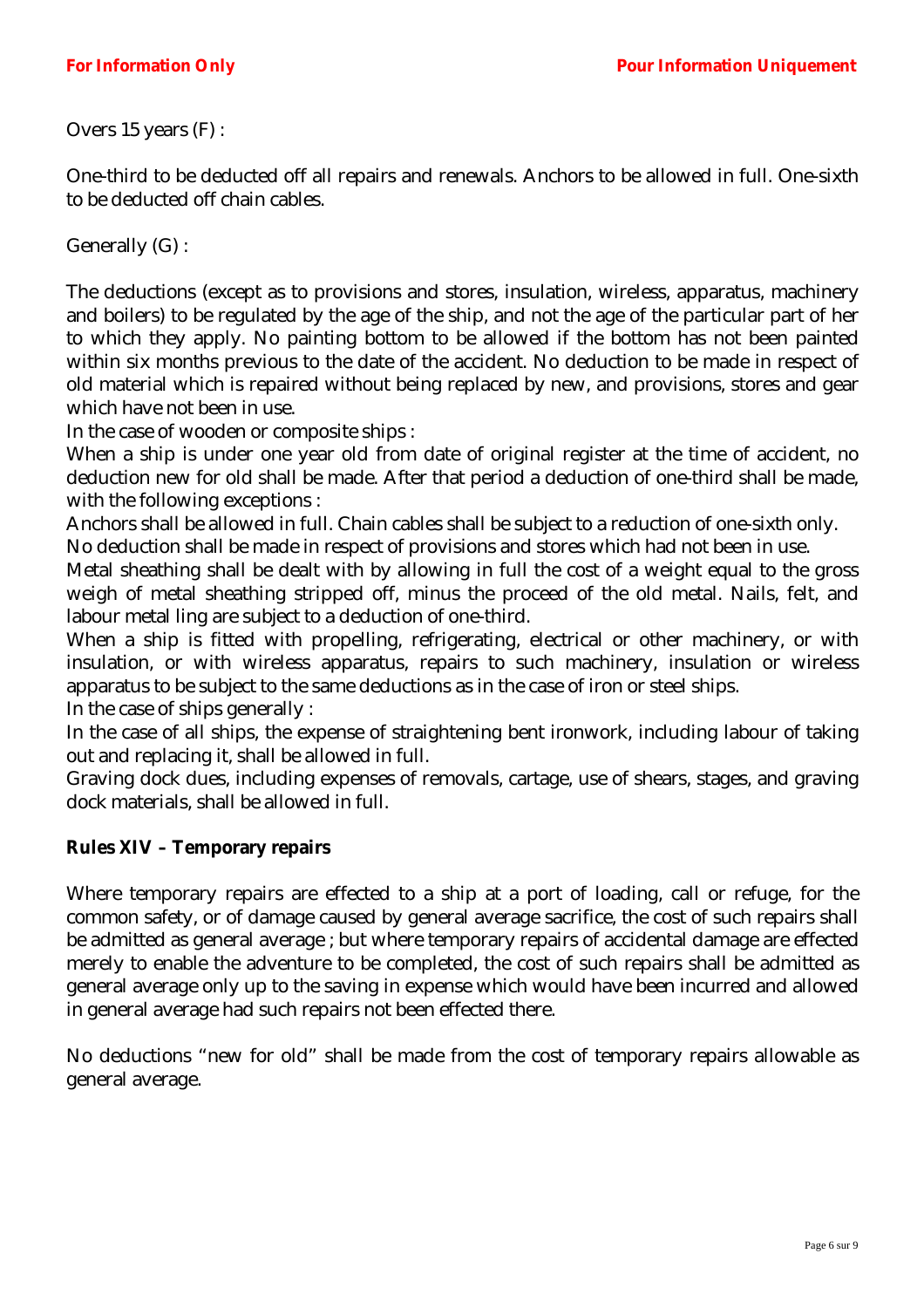## **Rules XV – Loss of freight**

Loss of freight arising from damage to or loss of cargo shall be made good as general average, either when caused by a general average act, or when the damage to or loss of cargo is so made good.

Deduction shall be made from the amount of gross freight lost, of the charges which the owner there of would have incurred to earn such freight, but has, in consequence of the sacrifice, not incurred.

## **Rules XVI – Amount to be made good for cargo lost or damaged by Sacrifice**

The amount to be made good as general average for damage to or loss of goods sacrificed shall be the loss which the owner of the goods has sustained thereby, based on the market values at the date of the arrival of the vessel or at the termination of the adventure where this ends at a place other than the original destination.

Where goods so damaged are sold after arrival, the loss to be made good in general average shall be calculated by applying to the sound value on the date of arrival of the vessel the percentage of loss resulting from a comparison of the proceeds with the sound on date of sale.

### **Rules XVII – Contributory values**

The contribution to a general average shall be made upon the actual net values of the property at the termination of the adventure, to which values shall be added the amount made good as general average for property sacrificed, if no already included, deduction being made from the shipowner's freight and passage money at risk, of such charges and crew's wages as would not have been incurred in earning the freight had the ship and cargo been totally lost at the date of the general average act and have not been allowed as general average ; deduction being also made from the value of the property of all charges incurred in respect there of subsequently to the general average act, except such charges as are allowed in general average.

Passengers ' luggage and personal effects not shipped under bill of lading, shall not contribute in general average.

# **Rule XVIII – Damage to ship.**

The amount to be allowed as general average for damage or loss to the ship, her machinery and/or gear when repaired or replaced shall be the actual reasonable cost of repairing or replacing such damage or loss, deductions being made as above (Rule XIII) when old material is replaced by new. When not repaired, the reasonable depreciation shall be allowed, not exceeding the estimated cost of repairs.

Where there is an actual or constructive total loss of the ship the amount to be allowed as general average for damage or loss to the ship caused by a general average act shall be the estimated sound value of the ship after deducting there from the estimated cost of repairing damage which is not general average and the proceeds of sale, if any.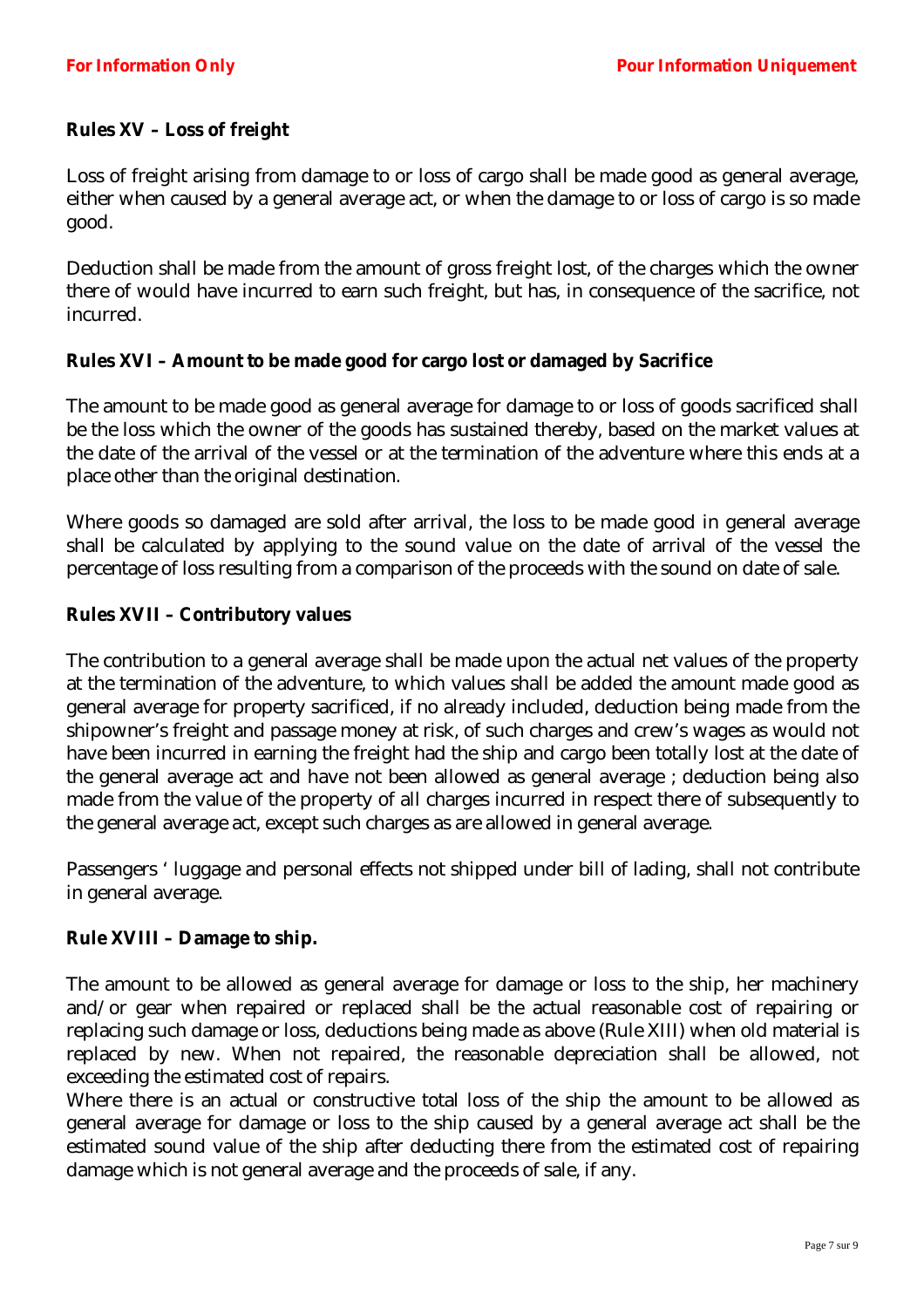## **Rule XIX – Undeclared or Wrong fully declared cargo**

Damage or loss caused to goods loaded without the knowledge of the shipowner or his agent or to goods wilfully misdescribed at time of shipment shall not be allowed as general average, but such goods shall remain liable to contribute, if saved.

Damage or loss caused to goods which have been wrongfully declared on shipment at a value which is lower than their value shall be contributed for at the declared value, but such goods shall contribute upon their actual value.

### **Rules XX – Expenses bearing up for port, etc…**

Fuel and stores consumed, and wages and maintenance of master, officers and crew incurred, during the prolongation of the voyage occasioned by a ship entering a port or place of refuge or returning to her port or place of loading shall be admitted as general average when the expenses of entering such port or place are allowable in general average in accordance with Rule X (a).

Fuel and stores consumed during extra detention in a port or place of loading, call or refuge shall also be allowed in general average for the period during which wages and maintenance of master, officers and crew are allowed in terms of Rule XI, except such fuel and stores as are consumed in effecting repairs not allowable in general average.

### **Rule XXI – Provision of funds**

A commission of 2 per cent on general average disbursement shall be allowed in general average, but when the funds are not provided by any of the contributing interests, the necessary cost of obtaining the funds required by means of a bottomry bond or otherwise, or the loss sustained by owners of goods sold for the purpose, shall be allowed in general average. The cost of insuring money advanced to pay for general average disbursements shall also be allowed in general average.

### **Rule XXII – Interest on losses made good in general average**

Interest shall be allowed on expenditure, sacrifices and allowances charged to general average at the legal rate per annum prevailing at the final port of destination at which the adventure ends, or where there is no recognized legal rate, at the rate of 5 per cent per annum, until the date of the general statement, due allowance being made for any interim reimbursement from the contributory interests or from the general average deposit fund.

### **Rule XXII – Treatment of cash deposits**

Where cash deposits have been collected in respect of cargo's liability for general average, salvage or special charges, such deposits shall be paid into a special account, earning interest where possible, in the joint names of two trustees (one to be nominated on behalf of the shipowner and the other on behalf of the depositors) in a bank to be approved by such trustees. The sum so deposited, together with accrued interest, if any, shall be held as security for and